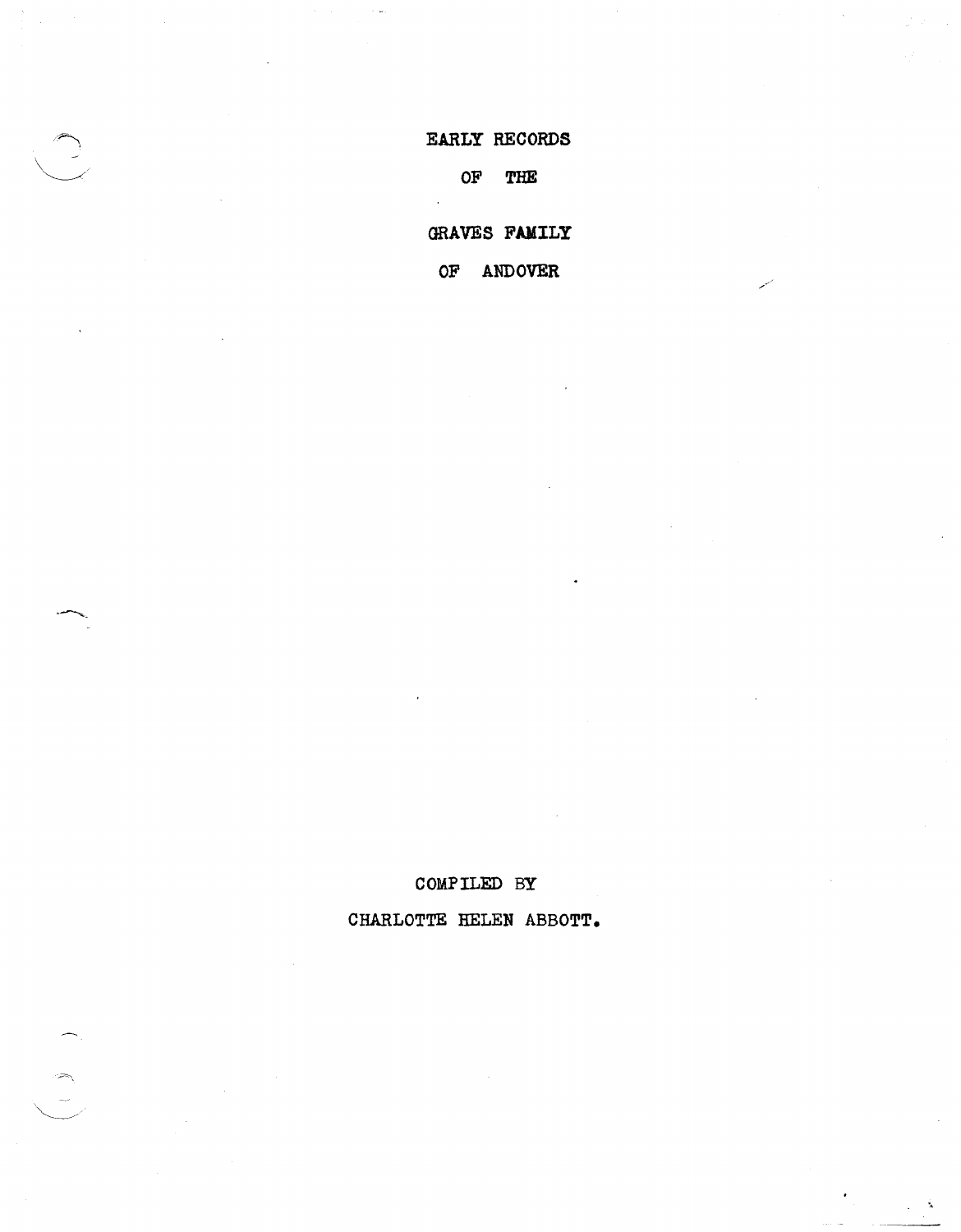'/

Samuel(l) Oraves, a pioneer of Lynn in l62g, the founder of the Graves' line in the Massachusetts Bay colony, had a grant west of "Ploating Bridge", which was known at the time as  $0$ raves'  $End_+$  It was on the site of the present Glenmere. Samuel was father of Thomas(2) of Lynn end Mark (2) *ot* Andover. Samuel was evidently a man of means, for he gave the colony  $\overline{1}$  300 in 1635.

According to a deposition. Mark  $(2)$  was born about 1620. He was a weaver by trade and came to Andover in 1665, with his wife, Amy. They lived on a homestead at the end of the present High street. Amy died Oft Peb. 20, the year he arrived here, and Sam took tor a second Wife, Elizabeth, widow *ot* John Farrington, whom he married Nov.14,166'. Elizabeth was a daughter of Wm. Knight and his Wife, Elizabeth Ballard, widow of  $\mathbf{W}_m$ . (1) Ballard of Lynn.

Mark Graves and Elizabeth left Andover about 1684 and went to Manchester, Mass.  $\frac{E11zabeth}{E1zabeth}$ , according to probate, was dead by 1708.Mark lived to about l7lg. His son,Ebenezer, a sea captain, wound up his father's affairs. The estate in North Andover, which Mark and Elizabeth owned together, they gave to Edward Farrington, a step-son of Mark's. The South Parish property went to the Graves' children.

Mark $(2)$  Graves and his 1st wife, Amy---- , had:-

Abraham $(5)$ , b. 1649; m. in  $\omega$ oncord, une 28,1677, Ann Haywood; she d. and he m. 2nd, Sarah Duntin *ot* Reading,Sept.12,1'05;she d. at 91, June 21,1750. Abraham d. in Andover. June 16,1729. Sarah left personal estate to Mm. Lovejoy, who lived on the site of the present Locke place on Elm street and owned the land down High street, then Lovejoy Lane, to the bounds of the Graves' estate, which went down to Marland Village. There were two houses on the Graves' land.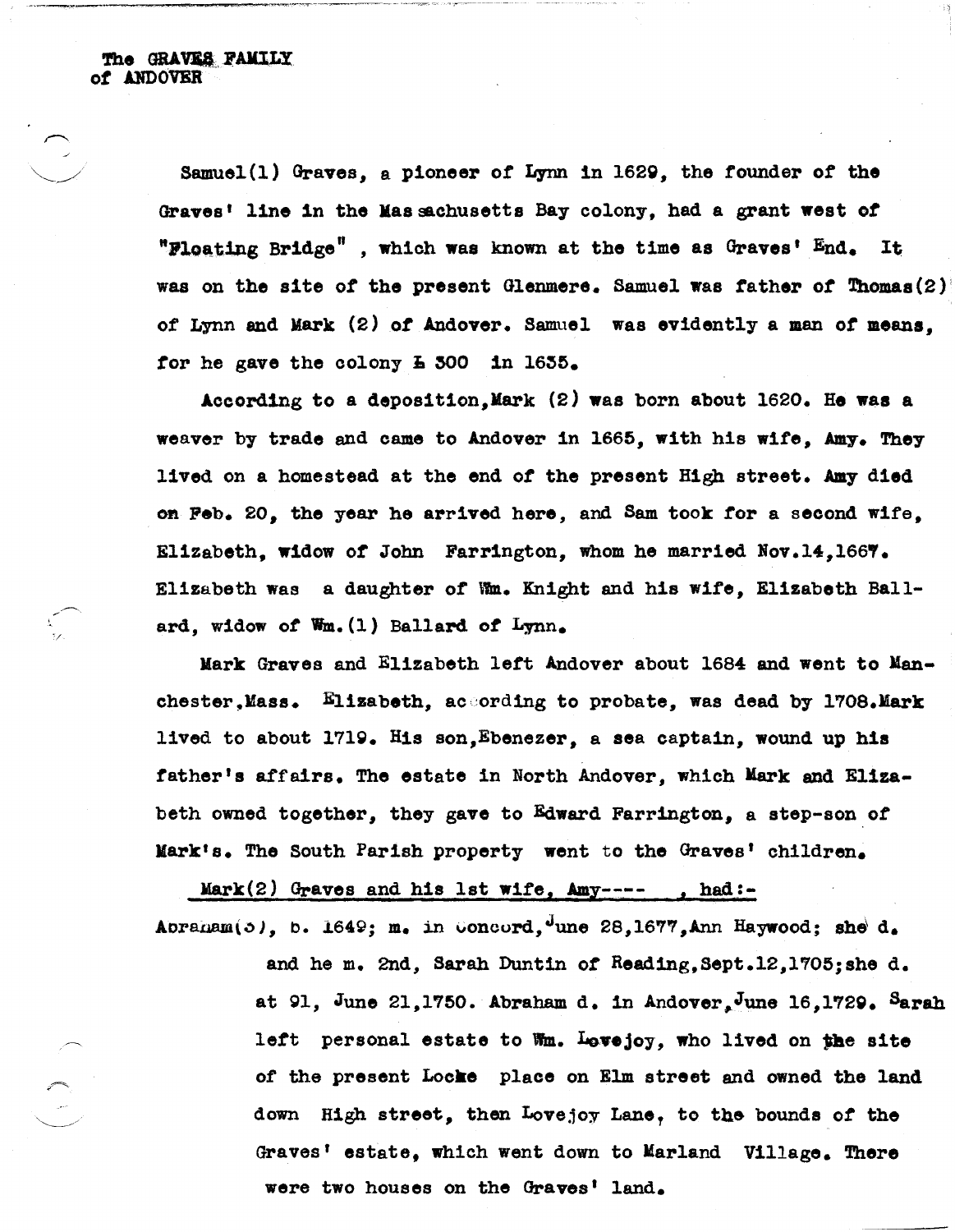## The GRAVES FAMILY  $-2$ -

Children of Mark (2) Graves and wife, Amy, cont. :-

 $\texttt{Doreas}(2)$  Graves , b. ; m. George Abbott, April 17, 1678; sne d. Feb. 19,1740.<br>
of

- Ebenezer(3), b.  $\cdot$   $\cdot$  m. Sarah---: was a mariner of Boston; adm. **Tather** father's estate 1719. He had charge of old Mark, and sold some of his land in 1702. I think Ebenezer died in Ireland in 1719 and the final adm. came then, of all the Graves' estate left undivided.
- Hannah<sup>(3)</sup>, b. in Lynn, Oct.14,1657; m. Timothy Abbott of Andover, Dec. 27,1689; he was brother of her sister's husband,  $G$ eorge Abbott, son of Geo.Abbott and Hannah Chandler; she d. Nov.16,1726.
- Elizabeth $(3)$ , b. in Andover, June 20, 1659.

Ruth(3), b. Jan.6,1661.

Sarah $(3)$ , b.  $^{\text{M}}$ arch 9,1663.

 $\bar{M}$ ark $(3)$ , b. Aug. 8.1664. d.y.

by 2nd wife, Elizabeth Knight:- $\texttt{Mark}(3)$  2nd., b. Feb.16,1671; had a wife, Rebecca--- 1689; was in Lynn,. 1698; in Reading,1726.

 $Margaret (3), b. Jan.15,1672.$ 

Thomas  $(3)$ , b.May 7,1675; was in Lynn,1714; got  $\overline{A}$  20 in Ebenezer's will, 1719.

Abraham  $(3)$  Graves(Mark $(2)$ Sam $(1)$  and 1st wife, Ann  $H$ ayward, had:-

 $Samuel(4)$ ,  $b. \nu ec. 23, 1682;$ 

28,1745.

Thomas(4), m.Dec.19,1685.

E1eazer(4), b.March 10,1689; m. Sarah Duntin,Nov.9,1709, a step-sister; lived on hmestead on High Street; she d. April 10, 1723; he m. 2nd.,May 28,1735 Hannah Evans of Reading; she was buried June 3,1775; 93 yrs. old; South Church yard, he d. March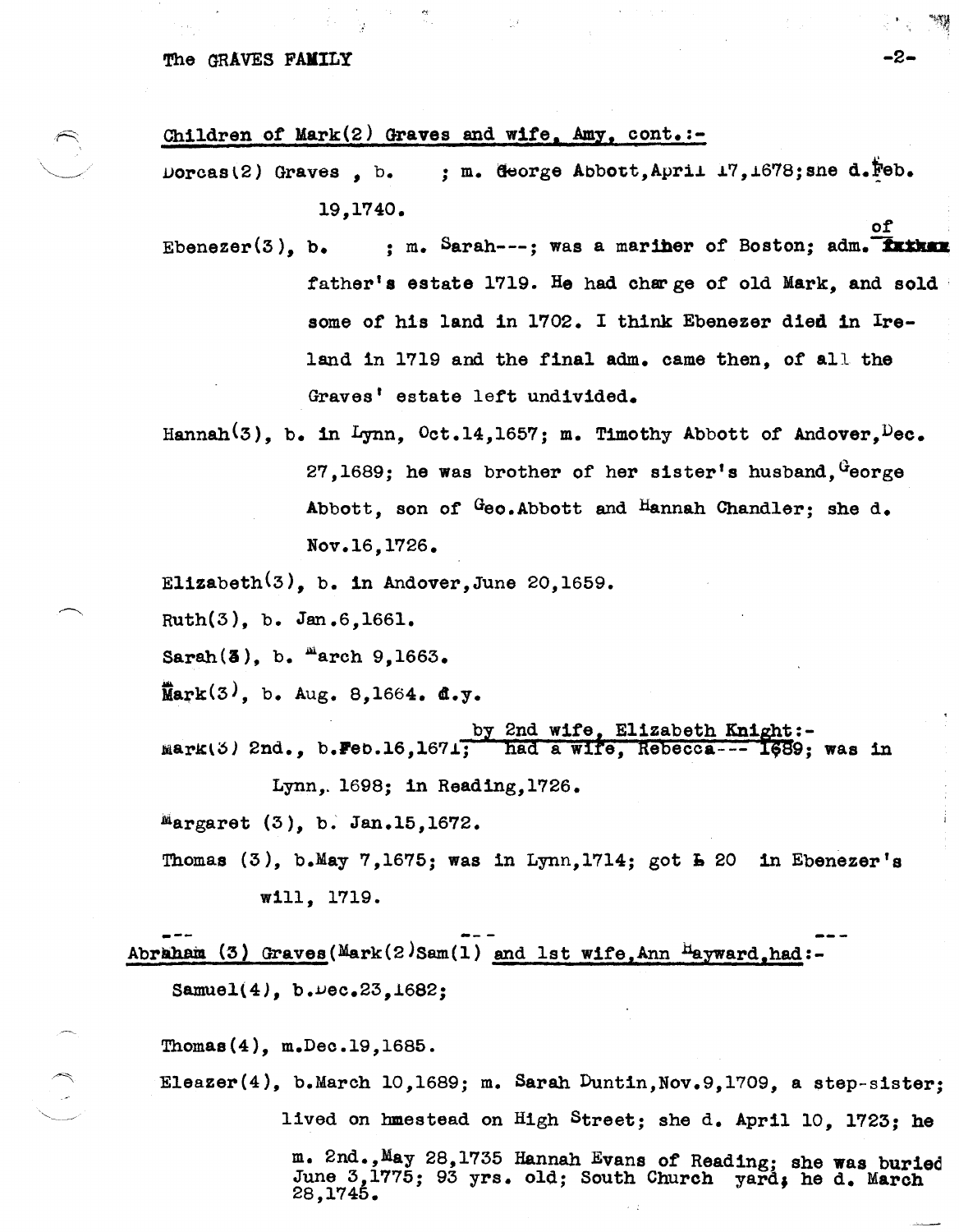$\widehat{\phantom{1}}$ 

Eleazer(4) Graves (Abe(3)Mark(2) Sam(1) and wife, Sarah Duntin, had:-

Abraham(5), bapt.Aug.6,1713; d. nov. 28, 1713.

Abraham(5.)2nd., b.Oct.25,1714; m. Sarah Frost of Needham.dau. of Sarah Dunton and Timothy Frosb,June 1, 1735, in Needham; he d before 1770; she d.  $^{M}$ arch 6,1787 at 80, according to South Church records.

Eleazer $(5)$ , b.; d. April 5,1730.

Sarah(5), b. June 15,1720; I think she d. in almshouse  $\log 12,1812$ at 92; sent back very likely from some town outside, aa

feeble.

John (5) bapt. Sept. 20, 1722; South Church. ( Eleazer  $(4)$  left the estate to Abraham  $(5)$ .

 $\texttt{Abtaham}(5)$ Graves(Eleazer<sup>(</sup>4)Abe<sup>(3)</sup> mark(2)Sam(1) and wife, Sarah Frost:  $Estner(6)$ , b. June 11, 1739; d. Dec.8. Sarah (6), b.  $^{5}$ ept.18,1740.

( Abraham's  $(5)$  estate was appraised at  $\overline{b}$  180.- 8 acres of pasture on Henry Abbott's orchard; live stock, books, gun; saddle, bridle, yarns, clothes, iron, pewter, wood, bed, provisions, corn, rye, flax, 4 bbls.cider, linen. L 289. I could not find where the estate went. Probably sold at auction. GRAVES DEEDS:-

i:~2 *•• J.658 ••*  Thos.Marshall of Lynn took up a stray horse or mare, prized(appraised) by Mark Graves of Andover and Hobert Burgis of Lynn, at  $\bar{L}$  12,26s.11d.

3:116..1664... Mark Graves of Anuover, weaver and wife Elizabeth, for <sup>~</sup>20 from Samuei Bi&ncnaru of vnariestown, sei1 4 acre nouse lot mark traves was possessed of, according(?) to his Great Meadow--East on Sam Blanchard; West on upland;<br>Commons; North and NW by Andrew Allen(s land .Jan.20,1664.

4:141...1676... Mark Graves to John Peabody and Joseph Peabody of Rowley Village, for  $11 L$ , 4 acre meadow of 2nd Division,

> near John Aslebe and Jn.Johnson-East by Johnson-Great <sup>1</sup>slands and Mr.Dean's meadow;W by upland as by description of Nathan Parker and Thos.Johnson,lawyers,-meadow South side Reading meadow.